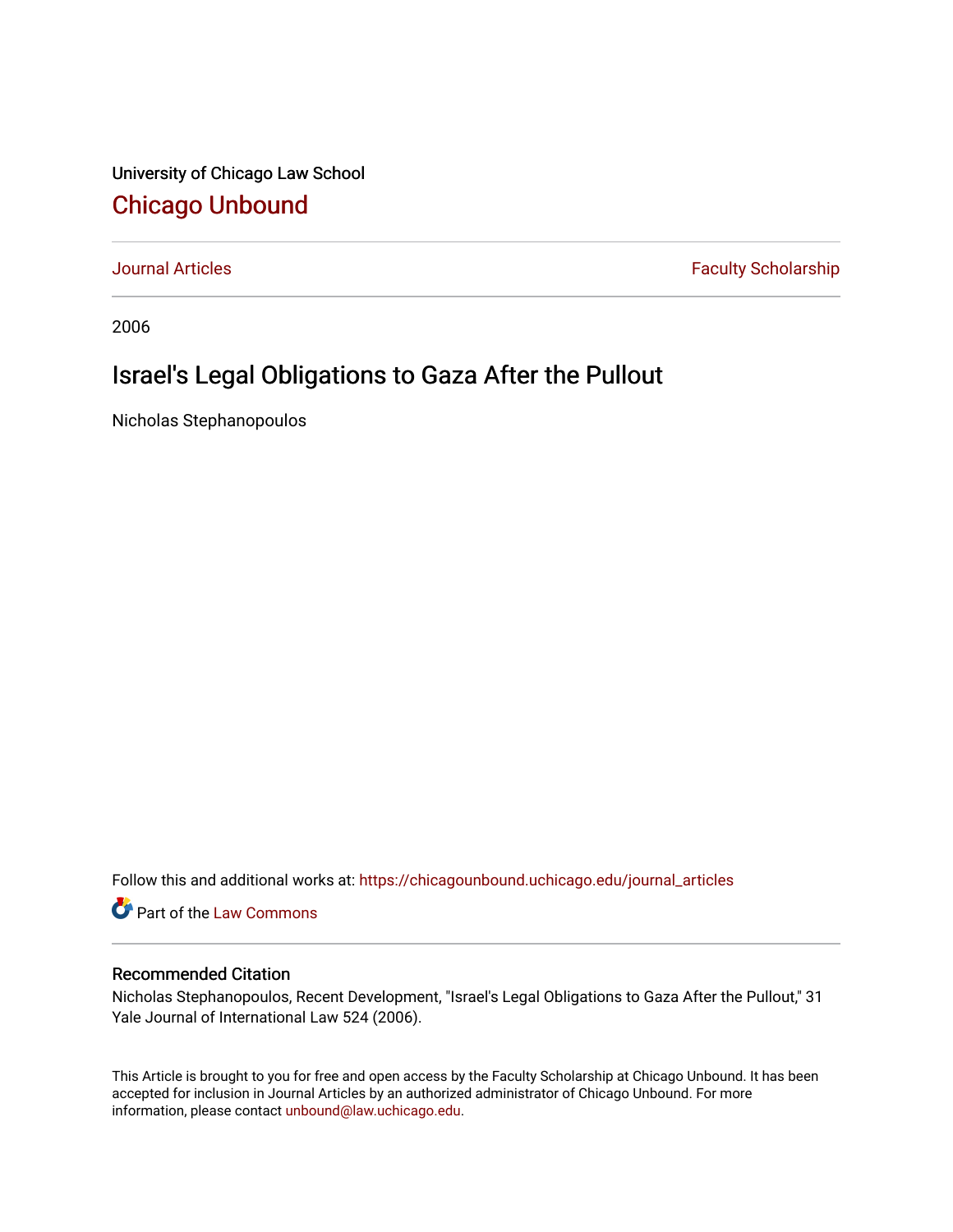## **Israel's Legal Obligations to Gaza After the Pullout. By Nicholas Stephanopoulos.**

The weeks leading up to September 12, 2005 were among the most dramatic in the history of the Israeli-Palestinian conflict. After thirty-eight years of occupation, thousands of Israeli settlers vacated the Gaza Strip, some of them forcibly. Israel also withdrew all troops from Gaza, prompting a "carnival of celebration" among the Palestinians who now would be responsible for governing the territory.<sup>1</sup>

But while Israel is no longer responsible for the day-to-day administration of Gaza, it retains a good deal of control over the territory. The flow of people and goods into and out of Gaza is supervised by Israel, even along the Gaza-Egypt border.<sup>2</sup> Israel also controls the airspace above the territory, patrols Gaza's coastline, bans the building of an airport or seaport, collects customs for the territory, and maintains a population registry for all of Gaza's residents.<sup>3</sup> Most intrusively, the Israeli military creates sonic booms in the skies above Gaza, fires artillery at targets in northern Gaza, and carries out targeted assassinations throughout the territory.<sup>4</sup>

This set of facts-with no Israeli soldiers on Gaza soil but other means of control remaining in place-generates an interesting and important legal question: What exactly are Israel's obligations to Gaza in the wake of the withdrawal of all Israeli settlers and troops? Israel has argued that thanks to its pullout, it is no longer the occupying power in Gaza and thus has no legal duties whatsoever.<sup>5</sup> This Recent Development contends, to the contrary, that Israel still occupies Gaza for two reasons: first, because it retains effective control over the territory, and second, because agreements between Israel and the Palestinian Authority (PA) prohibit unilateral changes to the legal status of Gaza and the West Bank. Moreover, even if Gaza is no longer considered to be occupied, Israel continues to bear legal obligations to the territory under both international law and the Israel-PA accords.

The international law of occupation is set out in the 1907 Hague Convention on the Laws of War (Hague Convention) and the 1949 Geneva Convention Relative to the Protection of Civilian Persons in Time of War

<sup>1.</sup> Steven Erlanger, *Gazans Revel as They Sift Through Ex-Settlements,* N.Y. **TIMES,** Sept. 13, 2005, at **Al.**

<sup>2.</sup> *See* The Disengagement Plan-General Outline, http://www.shanghi.mfa.gov.il/MFA/ Peace+Process/Reference+Documents/Disengagement+Plan+-+General+Outline.htm (Apr. 18, 2004).

<sup>3.</sup> *See id.*

*<sup>4.</sup> See, e.g.,* Greg Myre, *Israelis' Airstrikes Hit Gaza After Hamas Fires Rockets,* N.Y. TwEs, Sept. 25, 2005, at § 1, 8.

<sup>5.</sup> *See* Ariel Sharon, Address to United Nations General Assembly (Sept. 15, 2005), *available at* http://www.mfa.gov.il/MFA/Peace+Process/Key+Speeches/PM+Sharon+addresses+ the+UN+General+Assembly+15-Sep-2005.htm (referring to "[tihe end of Israeli control over and responsibility for the Gaza Strip"); Greg Myre, *As Israelis Pull Out, the Question Lingers: Who'll Control Gaza?,* N.Y. TIMES, Sept. 11, 2005, at § 1, 8 (quoting Daniel Taub, deputy legal adviser in Israel's Foreign Ministry) ("The dismantling of the Israeli military government brings to an end Israeli authority over the area and transfers its responsibility to the Palestinians.").

By "legal duties" I am referring only to the customary responsibilities of a government for the territory that it administers. Even after the withdrawal, Israel does not argue that it is immune from *all* legal actions initiated by Palestinians (e.g. tort or contract claims).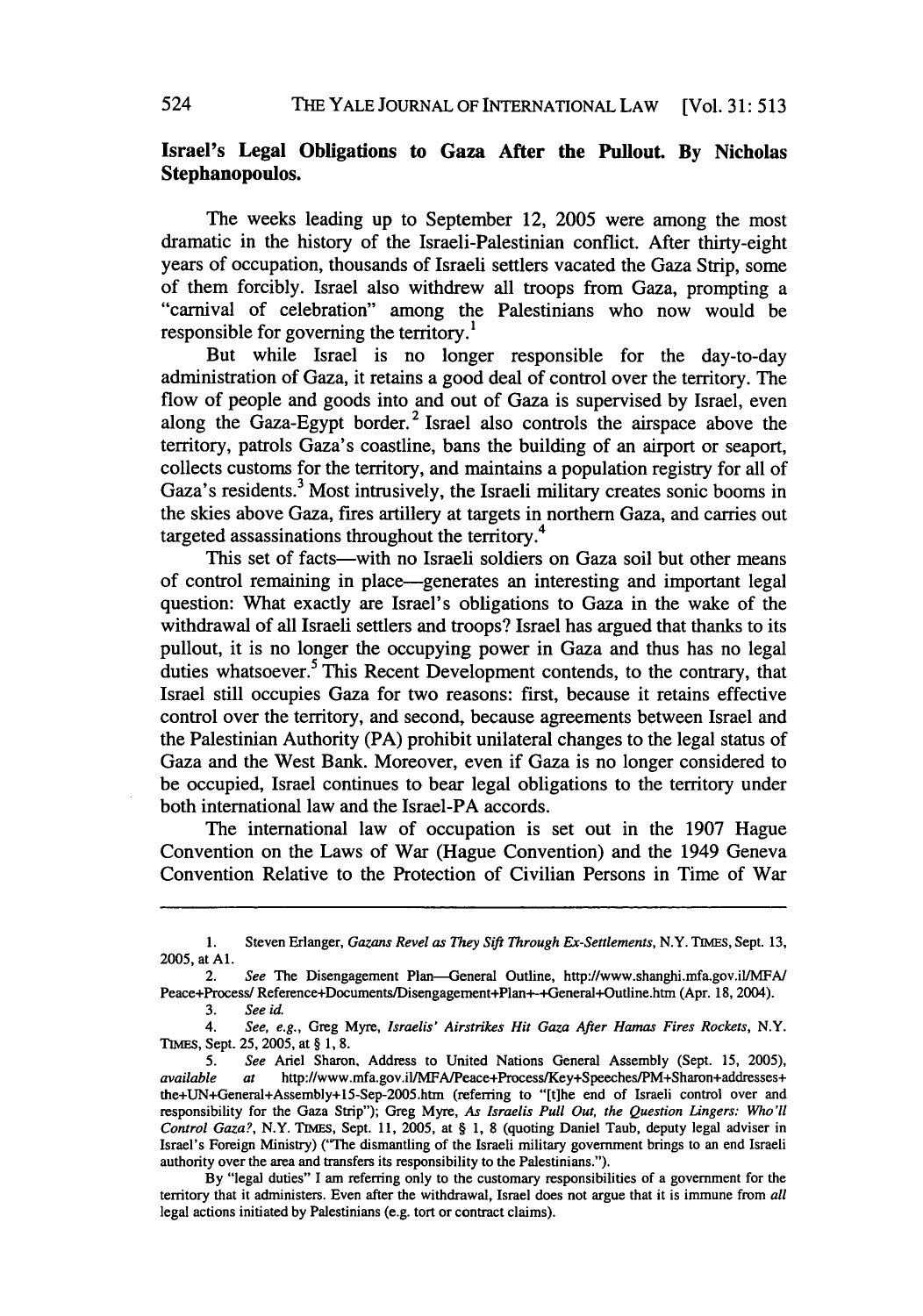(Fourth Geneva Convention). **6** According to the Hague Convention, "[tierritory is considered occupied when it is actually placed under the authority of the hostile army," and "[t]he occupation extends only to the territory where such authority has been established and can be exercised."<sup>7</sup> According to the Fourth Geneva Convention, occupation is linked "to the extent that [a] Power exercises the functions of government in [the allegedly occupied] territory."<sup>8</sup> If a territory is found to be occupied, then a host of responsibilities accrue to the occupying power, for instance, running schools, providing food and medical supplies,<sup>9</sup> and "ensur[ing], as far as possible, public order and safety."<sup>10</sup>

The status of Gaza after the Israeli withdrawal is open to some debate under the Hague Convention's definition of occupation. On the one hand, the lack of Israeli ground troops in Gaza suggests that the territory is no longer "under the authority of the hostile army." More persuasively, however, Israel's continuing military incursions and control of Gaza's borders indicate that Israel is still exerting authority over the territory. Boots on the ground are often a reasonable proxy for authority over a territory, but nothing in the Hague Convention makes them a prerequisite for a finding of occupation.<sup>11</sup> The legal relationship under the Fourth Geneva Convention is clearer still. Israel continues to carry out several core functions of government in Gazafor example, managing internal and external security, regulating the flow of people and goods, collecting customs, etc.—and is to that extent still an occupying power. Israel may have *fewer* obligations to Gaza now that its troops and settlers have withdrawn, but it will not be completely free of responsibilities until it allows the PA to exercise full control over the territory.<sup>12</sup>

Putting aside international law for the moment, there is a second reason why Gaza must still be regarded as occupied territory even after the Israeli pullout: the repeated pledges of both Israel and the PA not to alter unilaterally the legal status of Gaza or the West Bank. Several interim agreements

<sup>6.</sup> The Hague Convention is generally considered to have become customary international law. Israel is a signatory to the Fourth Geneva Convention, but there is some controversy over whether the treaty applies to the Israeli-Palestinian conflict. Israel claims that it does not, but the majority view is that it does. *See* David John Ball, *Toss the Travaux: Application of the Fourth Geneva Convention to the Middle East Conflict-A Modem (Re)assessment,* 79 N.Y.U. L. REV. 990, 1009 (2004).

<sup>7.</sup> Annex to The Hague Convention on the Laws of War: Laws and Customs of War on Land art. 42, Oct. 18, 1907, 36 Stat. 2277, 1 Bevans 631 [hereinafter Hague Convention].

<sup>8.</sup> Geneva Convention Relative to the Protection of Civilian Persons in Time of War art. 6, Aug. 12, 1949, 6 U.S.T. 3516, 75 U.N.T.S. 287 [hereinafter Fourth Geneva Convention].

<sup>9.</sup> *See* Fourth Geneva Convention, *supra* note 8, arts. 47-78.

<sup>10.</sup> Hague Convention, *supra* note 7, art. 43.

<sup>11.</sup> The Nuremberg Tribunal after World War II notably took this position as well. *See* United States v. Wilhelm, *in* 11 TRIALS OF WAR CRIMINALs BEFORE **THE** NUREMBERG MILITARY **TRIBUNALS** UNDER CONTROL COUNCIL ORDER No. 10, at 1230, 1243 (holding that Greece and Yugoslavia were occupied even though "the partisans were able to control sections of these countries at various times" because "it is established that the Germans could at any time they desired assume physical control of any part of the country").

<sup>12.</sup> Occupation is thus a binary concept under the Hague Convention, but a more multifaceted one under the Fourth Geneva Convention. Under the Hague Convention, a territory either is or is not occupied, while under the Fourth Convention, degrees of occupation exist depending on the extent to which the occupying power exercises functions of government.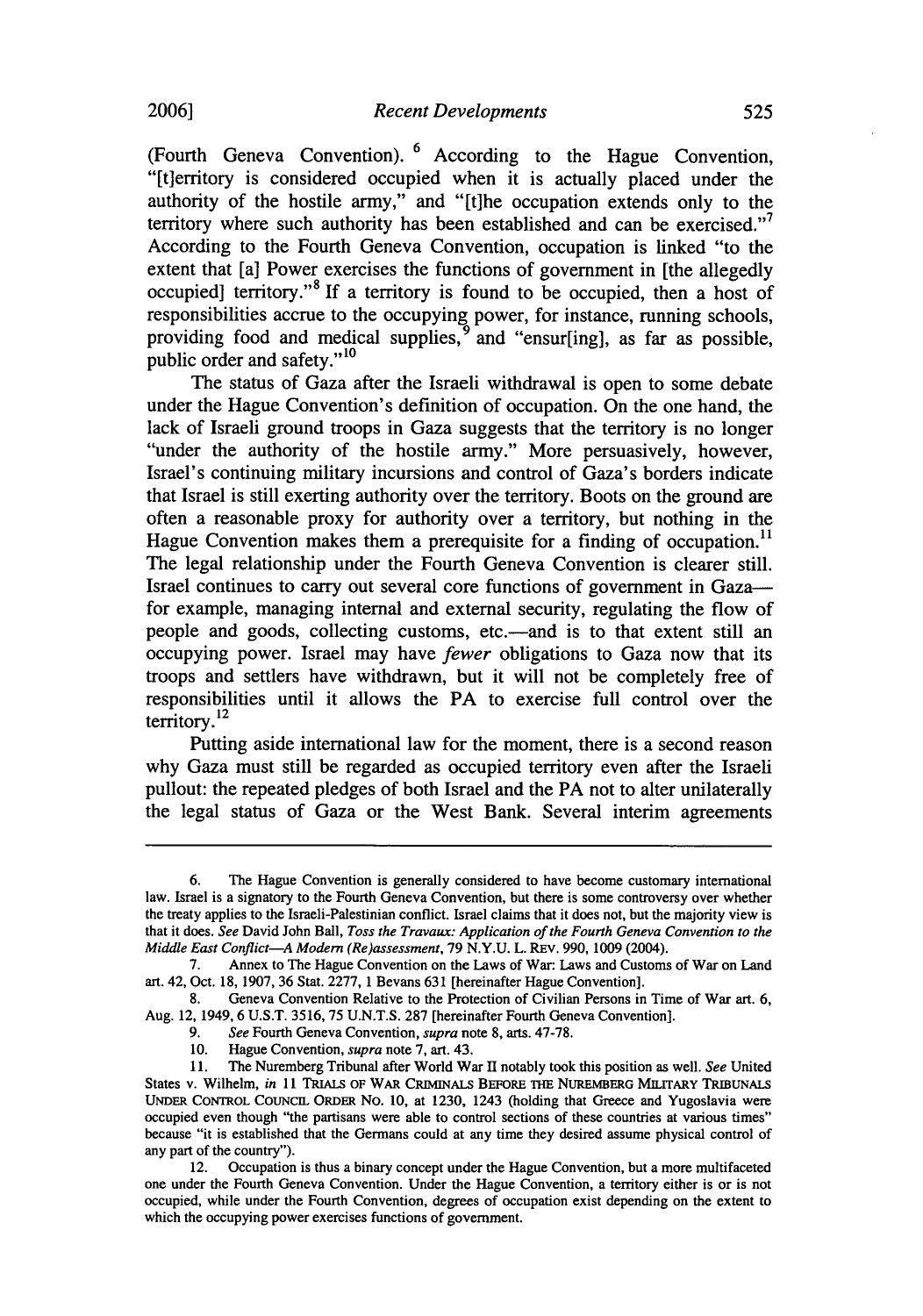between Israel and the PA contain the following language or a close variant: "Neither side shall initiate or take any step that will change the status of the West Bank and the Gaza Strip pending the outcome of the permanent status negotiations."<sup>13</sup> Before Israel's withdrawal, there was little dispute that Gaza was occupied; a 2004 International Court of Justice advisory opinion even stated that Gaza and the West Bank "were occupied by Israel in 1967 during the armed conflict between Israel and Jordan," and that "[s]ubsequent events in these territories  $\ldots$  have done nothing to alter the situation.<sup> $n^{14}$ </sup> Now that Israel has pulled out of Gaza, the territory must still be considered to be occupied or else Israel will have effected the unilateral change in status prohibited by the Israel-PA interim agreements. The Palestinians, of course, have not consented to any alteration of Gaza's legal status, and oppose any modifications to the status quo to which both sides have not agreed.

Israel might respond that the term "status" in the interim agreements does not refer to whether a territory is occupied under international humanitarian law, but rather only to whether a territory is formally under Israeli or Palestinian sovereignty. Alternatively, Israel might claim that the interim agreements sought only to ban *self-serving* unilateral shifts in status, i.e., the annexation of land by Israel or a declaration of independence by the PA. Both of these arguments are belied by the plain text of the agreements. On its face, "status" includes within its scope whether a territory is occupied, and does not hint at any asymmetry whereby certain changes in status would be acceptable but others would not be. Moreover, turning to the drafting history of the agreements, there is no evidence that Israel and the PA wished to exclude international humanitarian law from the definition of "status," or to establish an asymmetric policy on status change. As the weaker of the two parties, the PA in particular might have been expected to oppose any such asymmetry, in order to prevent precisely the situation that is now unfolding in Gaza-the unilateral imposition of terms by Israel.

Therefore, under both international law and the Israel-PA interim agreements, Gaza remains occupied territory in the wake of the Israeli withdrawal. But even if Gaza is not considered to be occupied, Israel continues to bear obligations to the territory pursuant to the same legal documents that support Gaza's post-pullout occupied status. First, the Fourth Geneva Convention imposes duties not only on occupying powers, but also on treaty signatories whenever they are involved in armed conflict. Article 2 states that "the present Convention shall apply to all cases of **. .** .armed conflict which may arise between two or more of the High Contracting Parties," and that even if "one of the Powers in conflict may not be a party to

<sup>13.</sup> Israeli-Palestinian Interim Agreement on the West Bank and the Gaza Strip, lsr.-P.L.O., art. 31, Sept. 28, 1995, 37 I.L.M. 557, 568 [hereinafter Interim Agreement]; *see also* Wye River Memorandum, Isr.-P.L.O., art. **5,** Oct. **23,** 1998, 37 LL.M. 1251, 1255 ("[N]either side shall initiate or take any step that will change the status of the West Bank and the Gaza Strip in accordance with the Interim Agreement."); Sharm EI-Sheikh Memorandum, Isr.-P.L.O., art. 8, Sept. 4, 1999, 38 I.L.M. 1465, 1468 (same).

<sup>14.</sup> Legal Consequences of the Construction of a Wall in the Occupied Palestinian Territory, 2004 I.C.J. 131, **1** 78 (July 9) [hereinafter *Wall Advisory Opinion].* Israel, it should be noted, sometimes argues that Gaza and the West Bank are not *occupied* but rather *disputed* territories.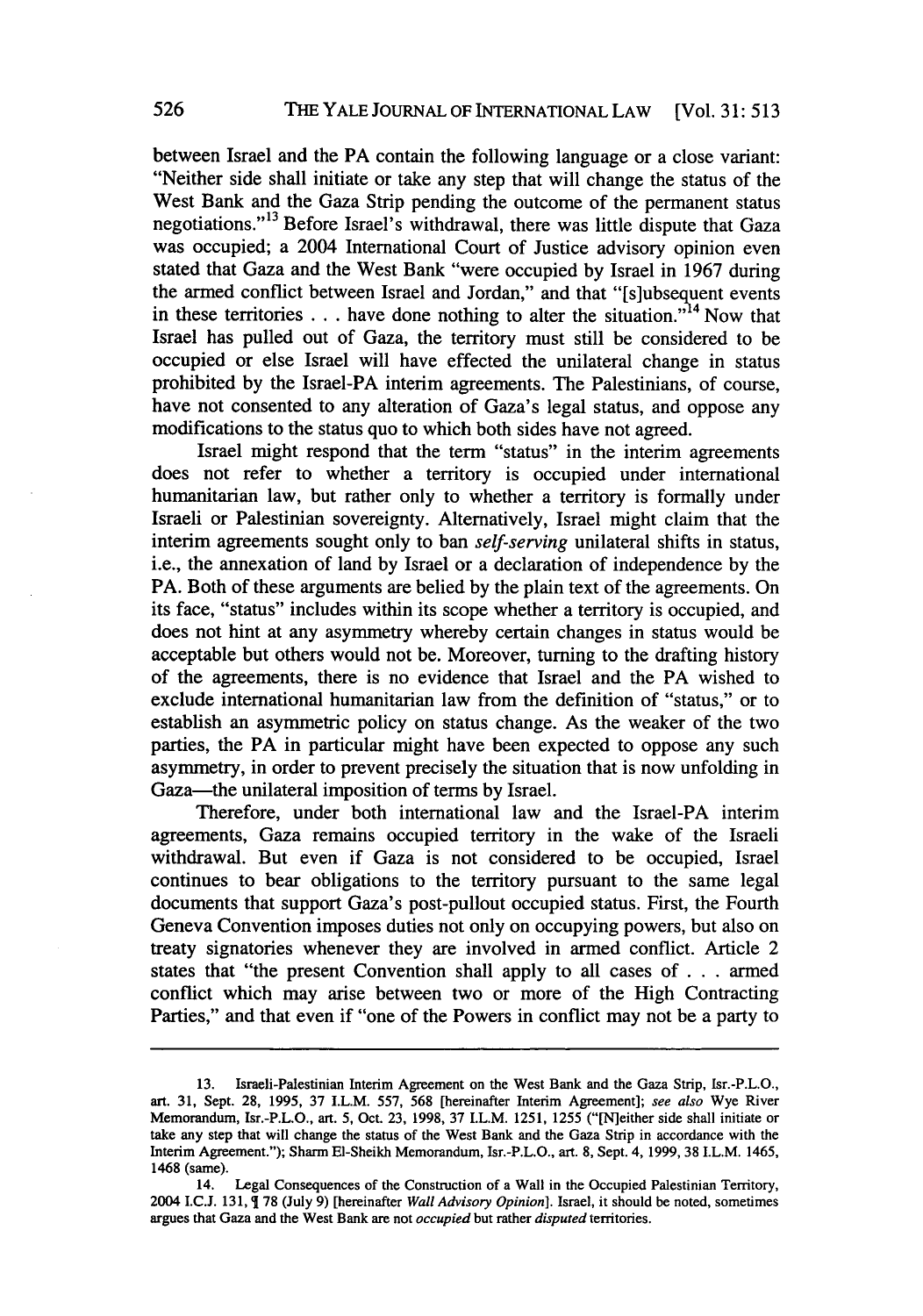the present Convention, the Powers who are parties thereto" shall "be bound by the Convention in relation to the said Power, if the latter accepts and applies the provisions thereof."15

Both of these clauses indicate that Israel's relations with Gaza are still governed by the Fourth Geneva Convention. "Armed conflict" continues in Gaza in the form of Israeli military incursions and Palestinian rocket attacks and suicide bombings. It is true that the PA is not—and, as an entity other than a sovereign state, could not be-a "High Contracting Party" to the Convention, but the Gaza conflict arose as a result of the 1967 war between Israel and Egypt, both of which are signatories. In addition, the PA officially "accepts and applies" the Fourth Geneva Convention, meaning that the treaty is applicable even if one ignores Egypt's role in the hostilities. **16** The obligations specified in the Convention for belligerents (as distinct from occupying powers) are laid out in Articles 13-46, and include allowing the free passage of food and medicine, permitting civilians to leave the zone of conflict, and avoiding unnecessary physical suffering among civilians.

Israel also retains legal duties to Gaza, even if the territory is no longer occupied, under the Israel-PA interim agreements. In those agreements, Israel vowed, inter alia, to facilitate the "normal and smooth movement of people, vehicles, and goods . . . between the West Bank and Gaza Strip,"<sup>17</sup> to exercise its powers "with due regard to internationally-accepted norms and principles of human rights and the rule of law,"<sup>18</sup> and to cooperate with the  $\overrightarrow{PA}$  in dealing with areas such as agriculture, commerce, education, and  $\alpha$  dealing with areas such as agriculture, commerce, education, employment.<sup>19</sup> Crucially, none of these obligations hinges on whether Gaza is occupied. The assumption of both Israel and the PA in drafting the agreements was that "the West Bank and the Gaza Strip [are] a single territorial unit, the integrity and status of which will be preserved during the interim period. $^{20}$ The Israeli obligations denoted in the agreements will therefore remain in place until a permanent settlement regarding both Gaza and the West Bank is achieved. Nothing in the agreements' texts suggests that the duties expire as soon as Israel withdraws its settlers and troops from a particular parcel of land.

To conclude, Israel has not yet succeeded in washing its hands of Gaza. Whether or not Gaza is regarded as occupied in the wake of the Israeli pullout, Israel continues to bear obligations to the territory under both international humanitarian law and the Israel-PA interim agreements.

Israelis may consider this situation to be a bit unfair. After all, the decision to withdraw from Gaza was a wrenching one for the country, and may have been expected to shift the legal landscape at least a little. But there is a common-and quite equitable-theme that underlies both the

<sup>15.</sup> Fourth Geneva Convention, *supra* note **8,** art. 2.

<sup>16.</sup> See Wall Advisory Opinion, supra note 14,  $\P$ 91.

<sup>17.</sup> Interim Agreement, *supra* note 13, Annex I: Redeployment of Israeli Military Forces and Transfer of Responsibility art. 1.

<sup>18.</sup> Interim Agreement, *supra* note 13, art. 19.

<sup>19.</sup> Interim Agreement, *supra* note 13, Annex **HI:** Protocol Governing Civil Affairs art. 1.

<sup>20.</sup> Interim Agreement, *supra* note 13, art. 11.